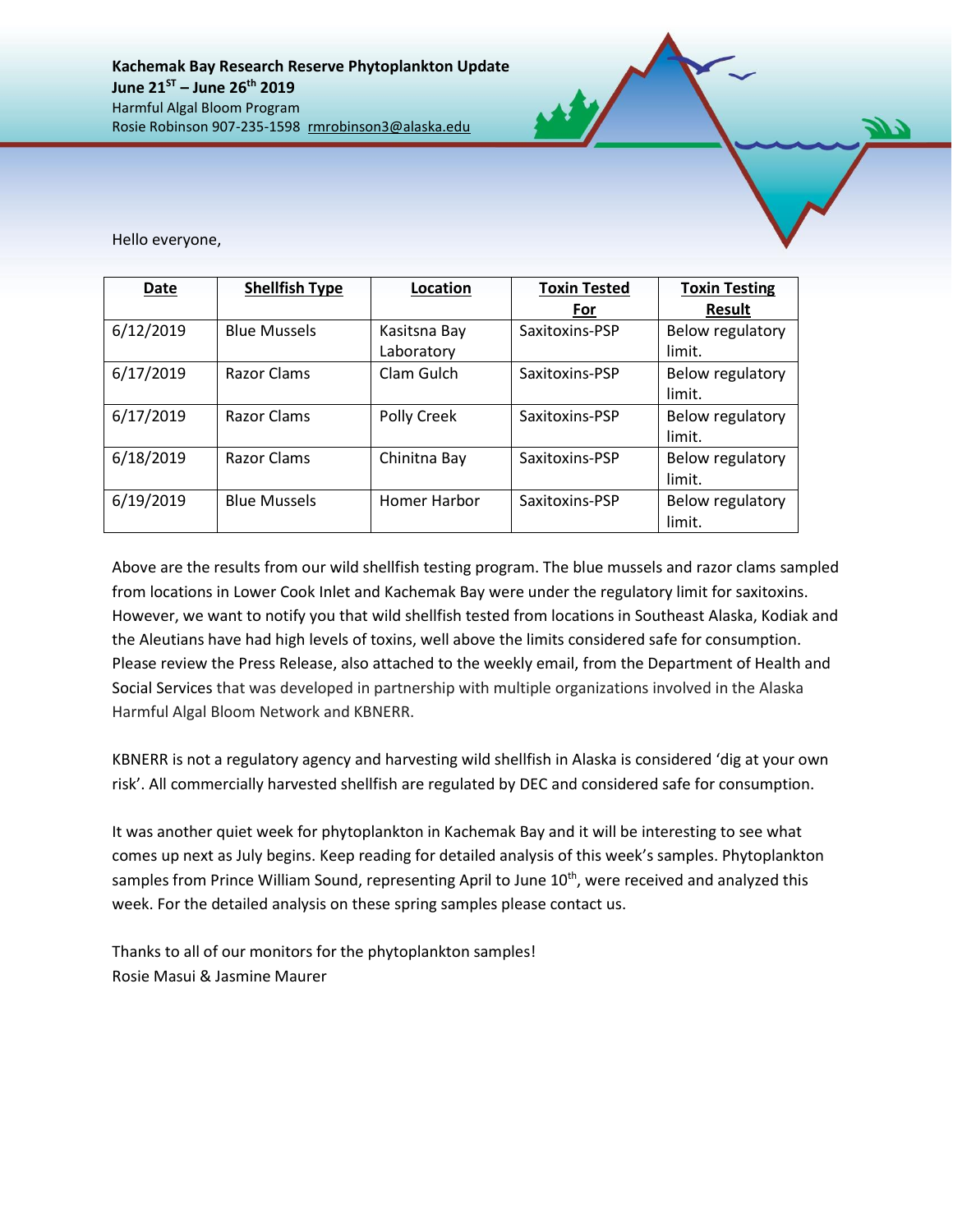## Kachemak Bay Research Reserve Phytoplankton Update Qualitative Analysis Phytoplankton Data

## **INNER BAY**

| <b>DATE</b> | Bay                    | Water<br><b>Temp</b> | <b>Salinity</b> | <b>Dominant</b><br>species | <b>Dinophysis</b> | <b>Pseudo-</b><br>nitzschia | Alexandrium |
|-------------|------------------------|----------------------|-----------------|----------------------------|-------------------|-----------------------------|-------------|
| 6/21/2019   | Bear<br>Cove           | 13                   | 25              | Sparse Sample              | None              | Present                     | None        |
| 6/23/2019   | <b>Halibut</b><br>Cove | 11                   | 30              | Sparse Sample              | None              | <b>None</b>                 | None        |
| 6/24/2019   | Homer<br>Harbor        | 14.2                 | 27.8            | Sparse Sample              | None              | <b>None</b>                 | None        |
| 6/26/2019   | Halibut<br>Cove        | 15                   | 27              | Sparse Sample              | None              | <b>None</b>                 | None        |

\*Samples received after last weekly update

## **OUTER BAY**

| <b>DATE</b>  | Bay                | Water<br>Temp | Salinity | <b>Dominant</b><br>species | <b>Dinophysis</b> | <b>Pseudo-</b><br>nitzschia | Alexandrium |
|--------------|--------------------|---------------|----------|----------------------------|-------------------|-----------------------------|-------------|
| $6/19/2019*$ | Jakolof            | 9.3           | 31       | Chaetoceros<br>sp.         | Present           | Present                     | None        |
| 6/20/2019    | Seldovia<br>Harbor | 11.9          | 30       | Sparse<br>Sample           | None              | Present                     | None        |
| 6/25/2019    | Port<br>Graham     |               | 30       | Sparse<br>Sample           | Present           | Present                     | None        |

\*Samples received after last weekly update

## **RESURRECTION BAY & Prince William Sound**

| <b>DATE</b>  | Bay                        | Water<br>Temp | Salinity | <b>Dominant</b><br>species | <b>Dinophysis</b> | <b>Pseudo-</b><br>nitzschia | Alexandrium |
|--------------|----------------------------|---------------|----------|----------------------------|-------------------|-----------------------------|-------------|
| $6/10/2019*$ | Prince<br>William          | 12            | 14       | Leptocylindrus             | None              | Present                     | None        |
| 6/22/2019    | <b>SMIC</b><br><b>Dock</b> | 8.9           | 30.8     | Chaetoceros<br>sp.         | Present           | Present                     | None        |

\*Samples received after last weekly update